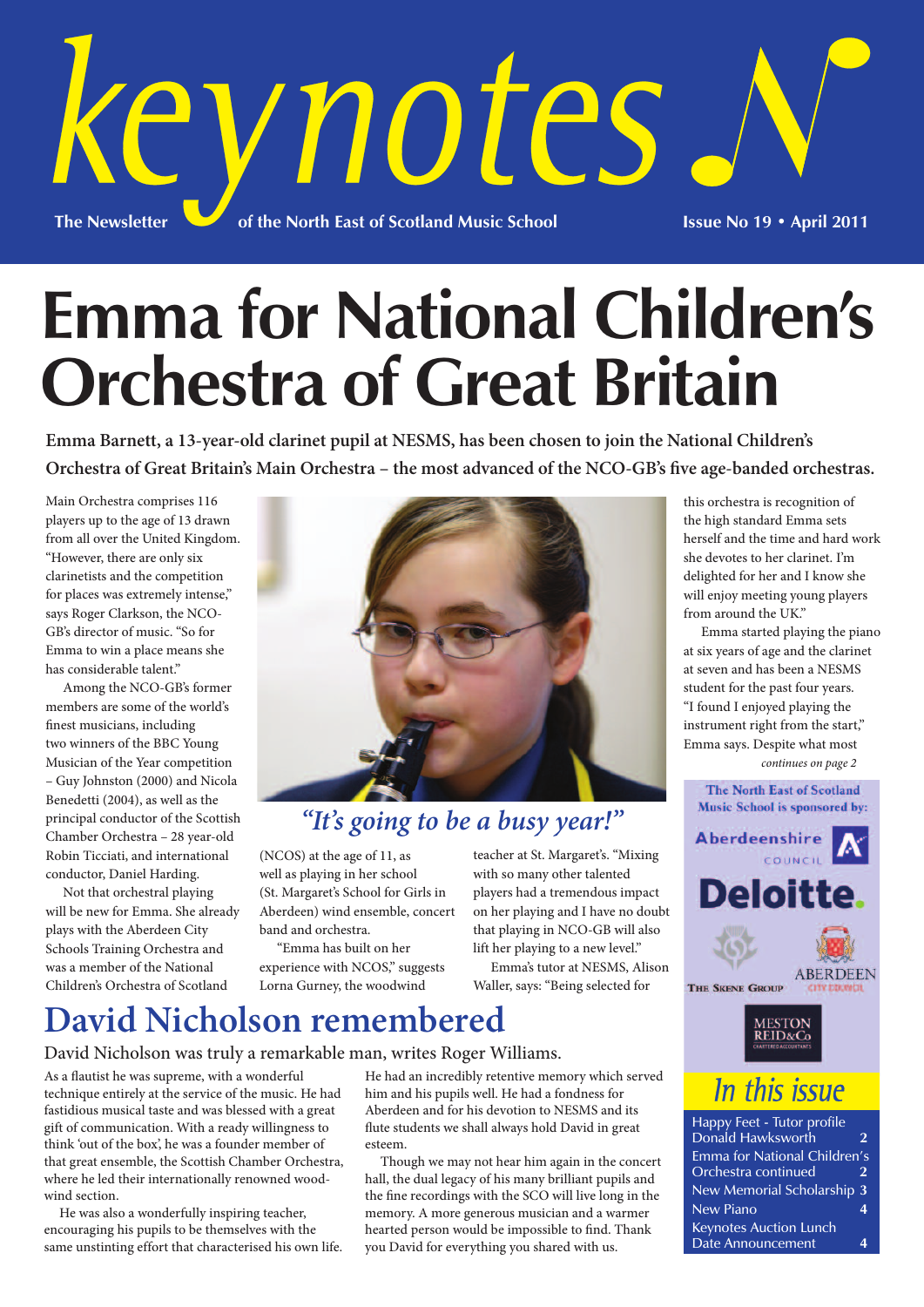### **About the School**

#### **Providing the highest standards of advanced tuition for promising musicians**

The School provides a centre where young people of outstanding musical promise can obtain tuition which is not available within their existing framework of study. Any musically talented child, student, teacher or lay person living in Scotland may apply for an audition to the School.

#### **TUITION**

Internationally acclaimed professors and teachers are brought to Aberdeen on a regular basis from all over the British Isles.

#### **COURSES**

The School offers one-to-one teaching together with occasional workshops and masterclasses. There is a close relationship with the University of Aberdeen, through the Director of Music, and also with Aberdeen City Music School in Dyce.

#### **FINANCE**

Finance is generously provided by trusts, commercial organisations and individuals. Continued support is essential in order to maintain the high quality of the teaching programme. The Administrator will be pleased to assist with all enquiries about donations, sponsorship or scholarships.

**FEES & SCHOLARSHIPS** Students pay their own fees, although scholarships are available and are applied for annually. Any award is made on a balance of musical potential and financial need.

#### **DOROTHY HATELY**

Dorothy founded NESMS in 1975 with the support and encouragement of Lady Aberdeen. Thanks to Dorothy's dogged determination over the years, the School has greatly increased its teaching disciplines, tutors and pupils. Sadly, Dorothy died in 1996, before she could see the School in its own premises in Huntly Street. However, we strive to maintain the high standards she set and intend to take the School from strength to strength.

**NORTH EAST OF SCOTLAND MUSIC SCHOOL** Dorothy Hately Music Centre 21 Huntly Street Aberdeen AB10 1TJ Tel/Fax: 01224 649685 email: nesms@dsl.pipex.com www.nesms.org.uk

**President:** Dr Neil Mackie **Vice President:** Murray McLachlan **Administrator:** Joan Thomas **Assistant Administrators:** Reg Pringle Richard Bailey Scottish Charity No. SC 000197

### **TUTOR PROFILE – DONALD HAWKSWORTH**

## **Happy Feet**

**It's entirely possible that Donald Hawksworth, NESMS organ tutor and founder member of the school's music committee, has never seen the 2006 animated movie** *Happy Feet* **about the penguin who, in a society where singing is all, couldn't sing but could dance.**

But the term 'happy feet' seems entirely appropriate for a man who, as a Royal College of Music piano student, trained in organ playing with the distinguished London organist, Dr. Harold Darke, and then gravitated to Brechin and Aberdeen from where, over the years, he staged a successful hill walking attack on all the 3,000 foot mountains in the British Isles.

 Born and brought up in Sheffield, Donald had early exposure to the hills in the nearby Peak District but it was music that took him to London for his training and thence to Brechin High School as a music teacher.

 "I spotted the job advertisement on the Royal College notice board," recalls Donald, "although, if I'm honest, I didn't really have a clue where Brechin actually was! But I applied and was appointed and it proved to be a very happy few years for me."

 Perhaps inevitably though, Donald was sucked into what he describes as: "The musical vortex of Aberdeen," when he joined the music staff at Aberdeen Grammar School, eventually becoming head of music and then, later, music advisor for Grampian Region. Taking early retirement in 1983, he became an examiner for the Associated Board, working not just in the United Kingdom but in Asia, in Hong Kong, Singapore and Malaysia.

 "I examined in all the grades and just about every instrument with the exception of the bagpipes!" he remembers. "I was doing that until 2005 and over the years heard more scales than I care to remember. But having to listen to them in interesting places was enjoyable and, of course, as an examiner it was important that the person you were examining didn't

*continued from page 1* people would agree is the sort of talent that might lead her to a career as a professional musician, she has no plans to do so. "I think having to do it for a living might get boring and take away some of the enjoyment," she suggests. "Although at the moment I don't have a clear idea of exactly what I would like to do for a living!"

 Emma joined forces with fellow school pupils – her sister, Frances, Laura Blackwood and fellow clarinetist and NESMS student, Katie Lowe – to play at the Aberdeen Festival. The adjudicator, acclaimed music educationalist, Paul Harris, was so impressed with the quartet's playing he has written a piece of music for them, the world premier of which



realise their particular set of scales was the 150th you'd heard that week!"

 Donald's first association with NESMS was when he was the Grampian Region music advisor. "I had a number of conversations with Dorothy Hately and June, Lady Aberdeen and supported them in starting the school. I'm delighted that their idea took off and that the school is now so strong."

 It was only a couple of years ago that Donald became an official tutor when he and Dr. Roger Williams organised an organ workshop led by Professor George McPhee, the organist at Paisley Abbey, and as a consequence of the interest shown, started giving lessons.

 "My experience is that youngsters are attracted to the instrument partly by the mechanics of it and partly by its sheer grandeur," suggests Donald. "But for many of them access is a problem although I think that most church ministers and/or organists would be only too happy to open their doors to budding organists if they were but asked."

 Donald gives his lessons at Craigiebuckler Church and takes particular pleasure in initiating pianists into the techniques of organ playing, whilst Roger deals with the more advanced students. "All people need is to be reasonably competent on the piano. Roger and I can then add the (happy) feet!"

> was in the St. Margaret's Spring Concert on 25 March.

 Following that, Emma will be away for nine days in April at the first of the NCO-GB residential courses in Dorset (including a concert in Bristol), nine days in Sedburgh in August (with a concert at The Sage Gateshead) and a last two days in London in December, with a final concert at Southbank Centre's Queen Elizabeth Hall. And there's 11 days with the National Children's Orchestra of Scotland's in April and July and six days in Vienna with the St. Margaret's music department.

 "It's going to be a busy year!" Emma reckons.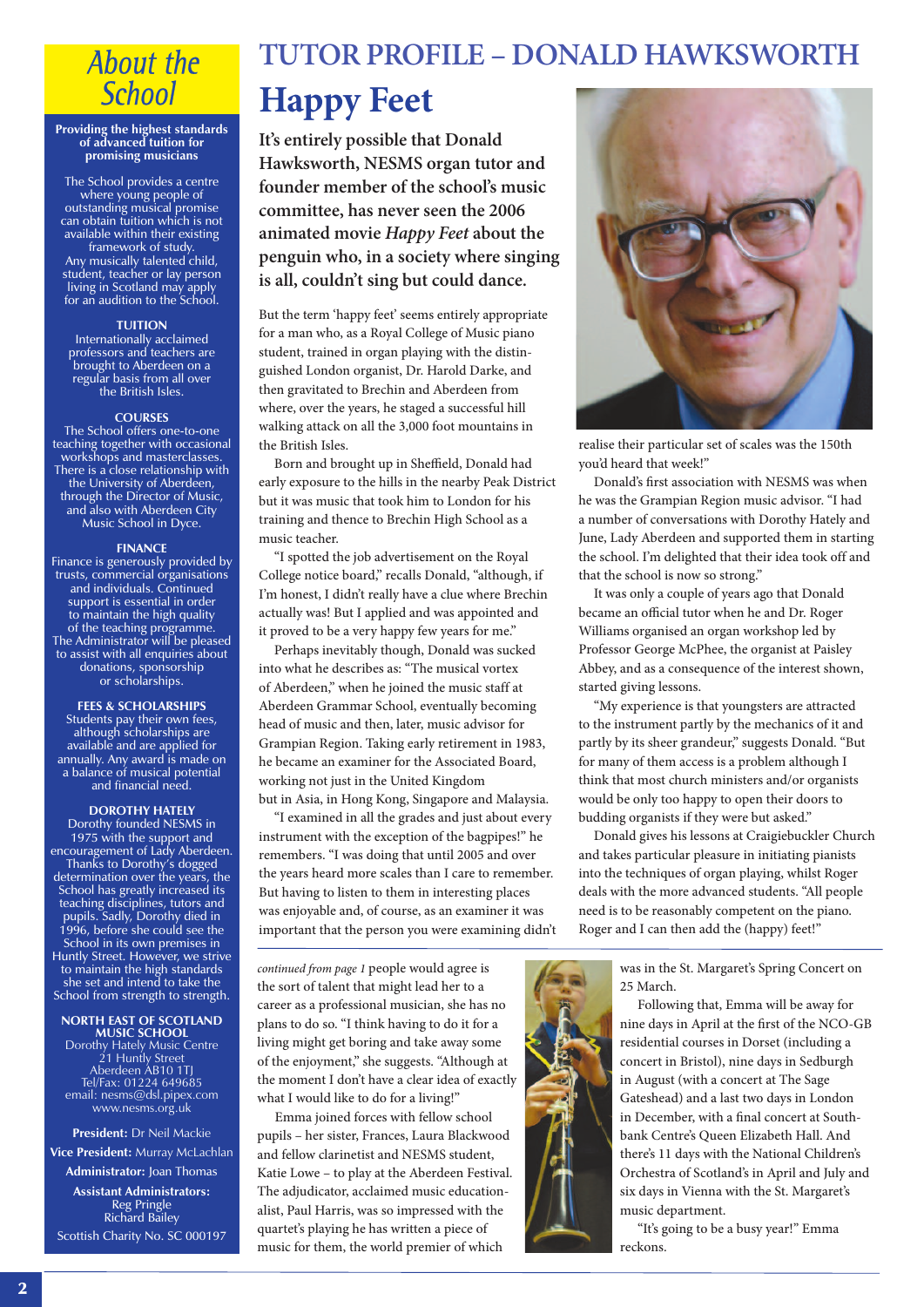# **New memorial scholarship**

**A new annual scholarship in memory of the late David Nicholson has been set up with sponsorship from the Skene Group. The first recipient of the scholarship is Kay Ritchie.**



David Nicholson was one of the longest serving tutors at NESMS, joining at the behest of June, Lady Aberdeen and/or Dorothy Hately (he claims he couldn't remember which!) shortly after the school was founded.

 He was born and educated in Newcastle-upon-Tyne but, after studying flute at the Guildhall School of Music and Drama under the guidance of Geoffrey Gilbert, made his musical and private life in Scotland.

 As a founder member and – for the first 26 years of its existence – principal flautist of the renowned Scottish Chamber Orchestra, he helped forge the orchestra's not inconsiderable international reputation and participated in almost very one of the band's 130 recordings.

 David was a frequent soloist with the orchestra, playing Bach, Vivaldi, Stamitz, Mozart and Nielsen, as well as partnering Jean-Pierre Rampal, Aurele Nicolet and his friend Sir James

Galway in double concertos.

 But it was teaching as well as performing that David enjoyed. He was a music professor at the Royal Scottish Academy of Music and Drama for over 40 years over and above his visits to NESMS.

 "David loved coming to Aberdeen," recalls his wife, Jo Nicholson. "It somehow embodied the essence of his desire to ensure that music should be spread widely and not ensnared in conservatoires!"

 As one of David's former students, Kay says: "I am delighted and extremely honoured to be the first recipient of the David Nicholson Scholarship. David was, and always will be, a key figure in my musical life. He was my teacher and mentor as I grew up, as I began my tuition with him when I was 11 years old.

 "David was influential in many ways, not just musically – he introduced me to all of my key repertoire, as well as to music courses and people whom I would otherwise never have met. (I met up with my oldest musical friend at David's funeral, and he and I commented that we would never have met if it weren't for David encouraging each of us separately to go to a week-long flute course run by some of his former students)."

 Kay continues: "All of David's students benefited not just from a world-class musician with the patience of a saint, but from an approachable man who was always happy to listen. I am really quite moved to be the first recipient of the scholarship that bears the name of this widely-loved, sorelymissed, truly excellent musician."

 Although long-time supporters of NESMS, The Skene Group were keen to fund the David Nicholson Scholarship. Ian McArthur, the Group's finance director, says: "David was clearly an inspiration to all his students, both here and elsewhere and it was an easy decision to make to support the scholarship when we were asked."

| Tutors at        |
|------------------|
| the School       |
| as at April 2011 |

**STRINGS** Violin Gillian Findlay<br>
Viola Michael Beeston Viola Michael Beeston<br>Cello lames Halsev Cello James Halsey<br>Double Bass David Inglis David Inglis **WOODWIND** Flute Catherine O'Rourke<br>Oboe Joe Houghton Oboe Joe Houghton Clarinet Alison Waller Bassoon Lesley Wilson Recorder **Ian Wilson BRASS** Trumpet John Gracie Horn Lizzie Davis **PIANO** Nigel Clayton Joseph Long **SCOTTISH FIDDLE** Paul Anderson **SINGING** Raimund Herincx Alan Watt Ruth Black Alison McDonald Jean Webster **STAGECRAFT & PERFORMANCE** Donald Maxwell **ORGAN** Dr Roger B. Williams Donald Hawksworth **Forthcoming** 

# events

**MUSIC IN THE SANCTUARY: CULTS PARISH CHURCH** Cults Parish Church has established a successful series of monthly recitals. There is no admission charge but donations are split between three charities. **Concerts start at 7pm and the next date is: Saturday 16th April**: Moira Docherty, Soprano, and Harry Williamson, Piano

**FRIENDS OF NESMS SCHOLARSHIP CONCERT: CRAIGIEBUCKLER CHURCH**

Come and hear the best and brightest of NESMS students on **Friday 3rd June at 7.30pm**. Scholarship winners Richard Bailey, piano, Kay Ritchie, flute, Emma Barnett, clarinet and Megan Campbell, soprano will perform. Tickets are £5, available at the door on the night, and include refreshments.

**DEREK BUCHAN PIANO RECITALS** Derek will play on **Saturday 11th June at St. Paul's Cathedral, Dundee**

**at 1pm** The programme will include the Schubert Sonata in B flat D960. Keep an eye out for details of a recital in St. Machars at the end of May.

**MUSICAL QUIZ NIGHT WITH SUP-PER: WEDNESDAY 22ND JUNE** Want to test your musical knowledge? Then come along to **Rubislaw Church Centre at 7.30pm.** All enquiries to NESMS office.

**ABERDEEN INTERNATIONAL YOUTH FESTIVAL** We hope to take part in three of

the Up Close and Musical series in the Youth Festival this year. Please check your Festival programmes and come along if you can.